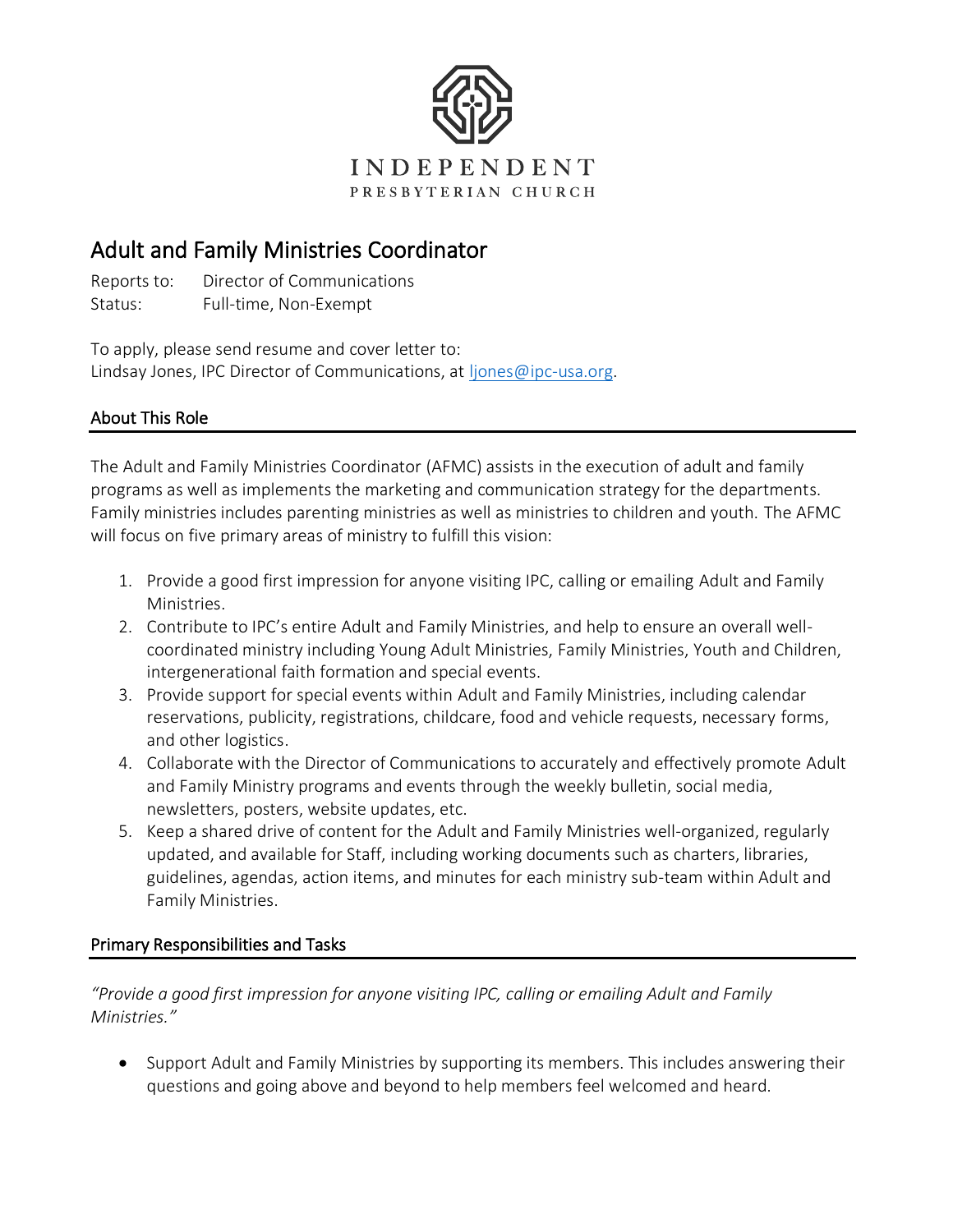- Help members place class and small group meetings on the IPC calendar as well as be the go between for them and IPC Staff.
- Educate or assist members with sending emails to their groups, maintaining their rosters, order curriculum when needed, and track Adult Ministries attendance.
- Other administrative support for IPC when needed.

*"Contribute to IPC's entire Adult and Family Ministries, and help to ensure an overall well-coordinated ministry including Young Adult Ministries, Family Ministries, Youth and Children, intergenerational faith formation and special events."*

- Family Ministry
	- o Assist Director of Family Ministries as needed.
	- o Create Shelby groups, brochure, and registration for Family Small Groups.
	- o Collaborate and help execute intergenerational Faith Formation projects similar to Advent Conspiracy and Lent in a Box.
	- o Help schedule and plan staff retreats, regular fellowships, and celebrations to create an environment of support, friendship, and goodwill.
- Adult Education
	- o Sunday School and Adult Small Groups and Bible Studies
		- Order curriculum as needed by classes.
		- Print weekly attendance rosters for marking attendance as needed.
		- Facilitate class leaders to lead Zoom Sunday classes by scheduling Zoom meetings and communicating with classes through Shelby's mass contact feature.
		- Monitor new registrations and send up to date information to those joining classes late.
		- Create registration forms for members to join classes and update class rosters with new registrations.
	- o CE Brochure
		- Gather information by contacting group and class leaders to determine when their classes will start, what their curriculum will be, and if there are any changes from the previous semester on dates or times.
		- **•** Provide Curriculum Proposal forms to any leader who has new curriculum that needs to be approved by the Adult Ministries Committee.
		- Work with the Director of Communications to create both a digital and print brochure.
	- o Presbyterian Women (PW)
		- Collaborate with the PW Chair to create a monthly newsletter to send to PW Women.
		- Holiday House
			- Attend and record Holiday House meetings
			- Provide support throughout the entirety of planning and execution of Holiday House by scheduling meetings, ordering supplies, printing tickets, creating and maintaining online ticket sales, work with Holiday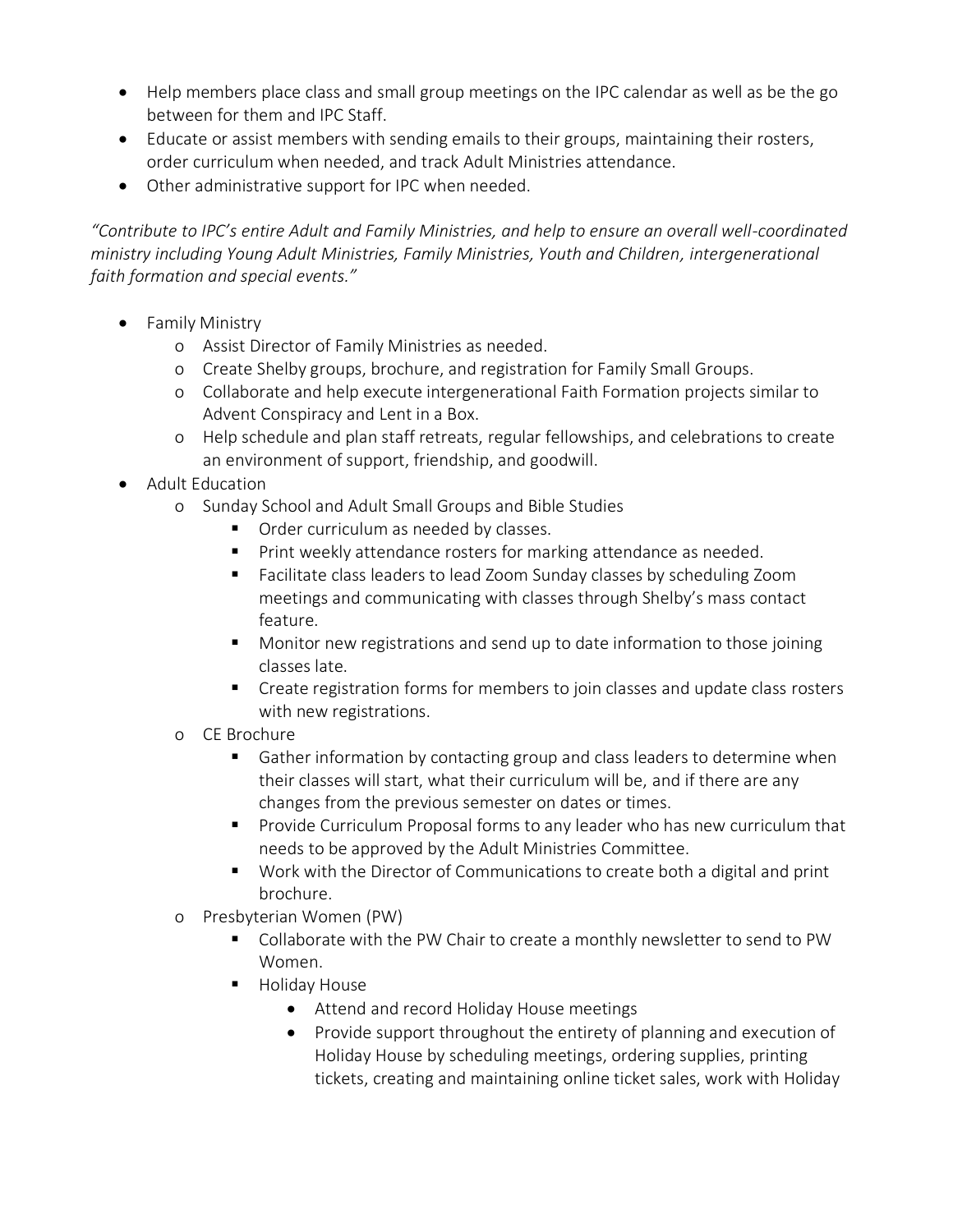House volunteers, and provide in-person support on the weekend of Holiday House every December.

- PW Holiday Luncheon
	- Support PW Chair and Director of Communications to publicize event.
	- Create a registration form and provide up to date data to PW and Kitchen.
	- Assist in the event seating chart.
	- Help PW Chair to organize volunteers, receive at door cash payments, and help with set up of event.
- Retreats/One day Events
	- Place events on calendar, publicize events, create registration forms, print programs, and assist PW Chair with organization and execution of events.

*"Provide support for special events within Adult and Family Ministries, including calendar reservations, publicity, registrations, childcare, food and vehicle requests, necessary forms, and other logistics."*

- Manage and maintain church membership database.
	- o Create registration forms in Shelby. This includes building simple surveys to complex registration forms for all Adult and Family Ministries. Building out forms includes form questions, response emails, and payment allocations.
	- o Schedule Mass Contact emails and text messages in Shelby for classes, committee meetings, and special event registrations.
	- o Maintain membership groups by updating at the beginning of each new year, semester, or class start date. Work with membership assistant on adding new members and updating information for existing members when necessary.
	- o Provide membership reports for staff including but not limited to attendance.
- IPC Calendar and Room Arrangements
	- o Collaborate with Adult and Family Ministries staff to submit weekly, monthly, and annual event requests to the IPC Calendar.
	- o Assist members in submitting meeting and special event requests to the IPC Calendar.
	- o Submit monthly room arrangements to Director of Operations that includes requests for specific room setups, coffee/water requests, air conditioning (off hours), security (off hours), and A/V needs.
	- o Consult the Food Services Director on catering for meetings and special events.
	- o Assist the Nursery Coordinator by providing dates to be added to the childcare calendar.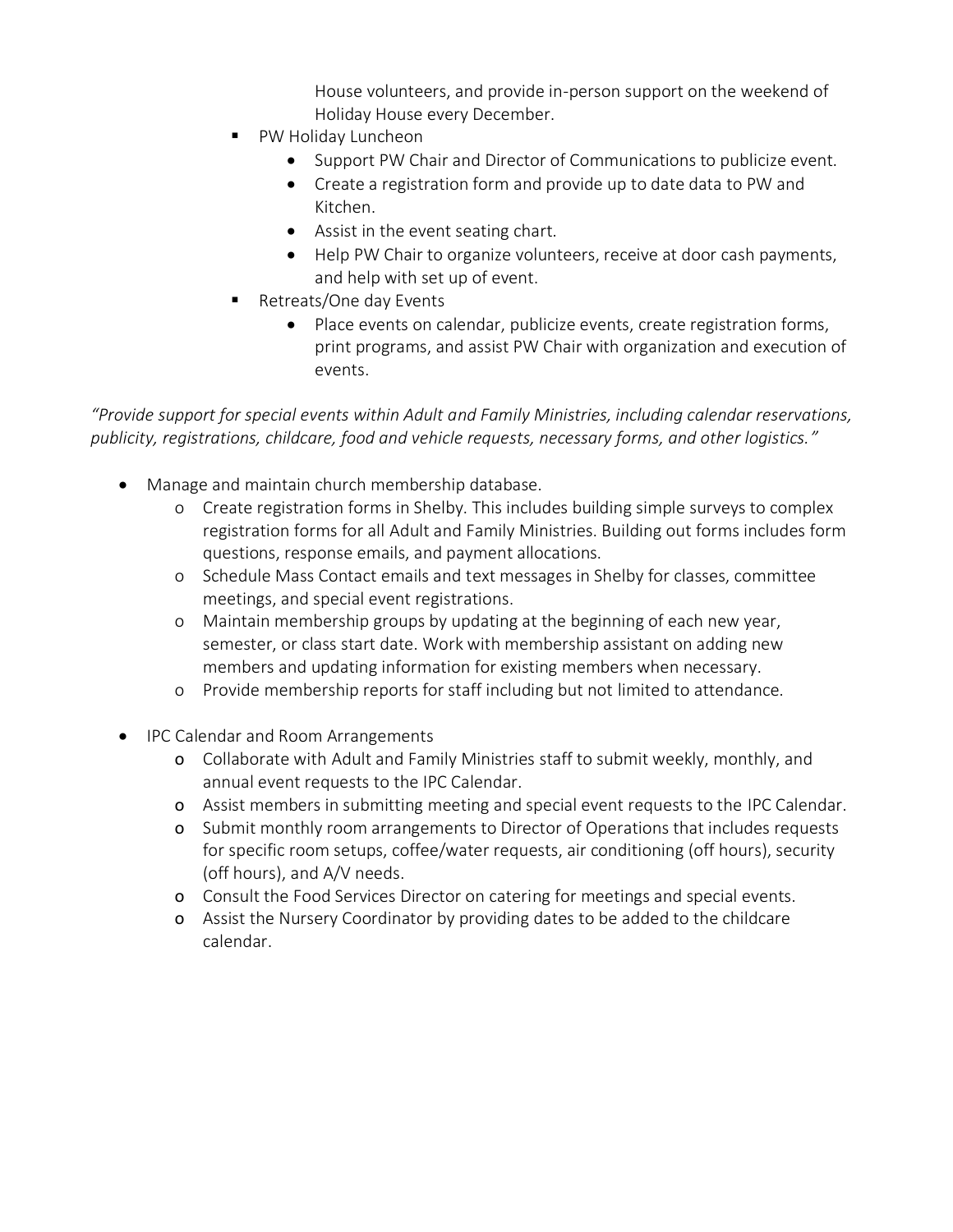*"Collaborate with the Director of Communications to accurately and effectively promote Adult and Family Ministry programs and events through the weekly bulletin, social media, newsletters, posters, website updates, etc."*

- Prepare content for regular weekly emails
- Regularly review church website to ensure that all Adult and Family Ministry content is current and relevant.
	- o Submit new events, content, and registration links to the Director of Communications to add to the website.
	- o Review the website regularly to make sure most up to date information is listed.
- Assist with the promotion of Adult and Family Ministry events in IPC digital communications and print publications such as Window, The Update, brochures, and worship bulletins.
	- o Work with the Director of Communications to have adult, family, children, and youth classes and events added to quarterly Window publication, monthly printed updates, weekly E-updates and with the Music Ministry Assistant on announcements and inserts in weekly worship bulletins.
- Assist with social media platforms by planning and executing a strategy to provide adult and family specific content that is helpful, relevant, and shareable.
	- o Collaborate with the Director of Communications to plan and execute adult-specific communication materials and assets including video, audio, motion graphics, and graphic designs.
	- o Proactively develop engaging, timely, and compelling content for social media.
	- o Share social media content with other ministry areas.
- Serve as a backup to the Director of Communications and assist as needed.

*"Keep a shared drive of content for the Adult and Family Ministries well-organized, regularly updated, and available for Staff, including working documents such as charters, libraries, guidelines, agendas, action items, and minutes for each ministry sub-team within Adult and Family Ministries."*

- Assist with Adult and Family Ministries Subcommittees
	- o Add monthly or bi-monthly committee meetings to the IPC calendar. Send out agenda, previous month's minutes, and other needed attachments including Zoom links to committees one week prior to meeting date. Follow up with a reminder 1-2 days prior to the meeting date.
- Strategic Staff Partner
	- o Consult with staff to prioritize ministry needs based on interaction and experience with church members.
	- o Demonstrate discretion based on the delicate nature of information associated with ministry.
	- o Be proactive in providing support to Adult and Family Ministries staff and church members when needed. Bring a dedicated ministry role to the position of coordinator.
	- o Continuing education to stay up to date with programs, websites, and apps that will benefit the staff and ministry as a whole.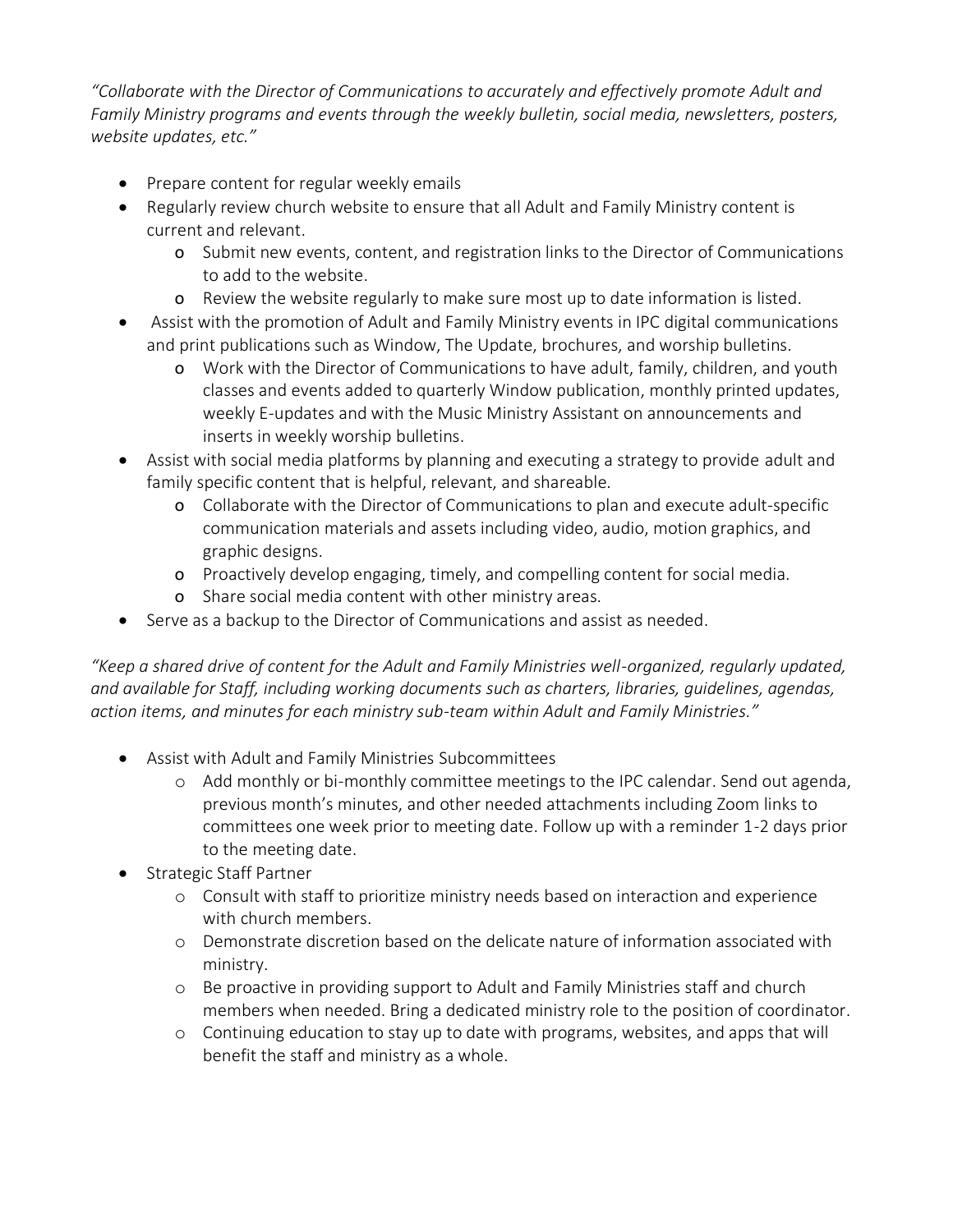o Maintain a spirit of "best practices" to help revise processes and programs as needed. Work toward building a streamlined process to make ministry work more efficiently for staff and members.

## Education, Experience, and Personal Characteristics

- Desire to serve God, the church and community by supporting the Adult and Family Ministries of IPC.
- A college degree from an accredited educational institution is required.
- 2-5 years of professional experience (preferred).
- Ability to work well as part of a team, which includes Adult Ministries staff, Family Ministries staff, Communications staff, and numerous member volunteers. Excellent interpersonal skills.
- Ability to work with a varied population of people visiting the office.
- Ability to communicate and coordinate with IPC volunteers and leaders.
- Ability to multitask and prioritize daily workload. Strong planning and time management skills.
- Excellent computer, website, publishing, database, and social media skills, including proficiency with Microsoft Office.
- Proficient in Adobe Creative Suite and a commitment to stay abreast of technology.
- Writing experience (AP style preferred)
- Possess a high regard for and ability to maintain confidentiality of any information that becomes available.

#### Your Team

This position reports to the Associate Pastor Adult Ministries and the Director of Communications. This position relates to all Adult and Family ministries staff, works closely with Communications ministries and administrative staff, and has no supervising responsibilities.

### Physical Demands and other information

*Provide physical demands such as the following and other information as provided*

- Able to walk through the facilities of the Church, Highland Hall and Site Visits at other organizations.
- Able to lift up to 30 pounds.
- Kneeling, crouching, stooping, reaching, standing, sitting, ascending and descending stairs.
- Visual acuity- close and distant vision and ability to focus with or without correction.
- Talking- expressing or exchanging ideas by means of the spoken word.
- Hearing- perceiving the nature of sounds at normal speaking levels with or without correction
- Ability to work occasional weekends when required

Applicants will be required to complete IPC employment screening, which requires disclosure of any history of criminal activity and/or sex offense. Upon preliminary selection of a candidate, IPC will conduct a background and DMV check, reference check, and pre-employment drug screen.

This position description should not be construed to imply that these requirements are the exclusive standards of the position. This position may include other duties and responsibilities as required.